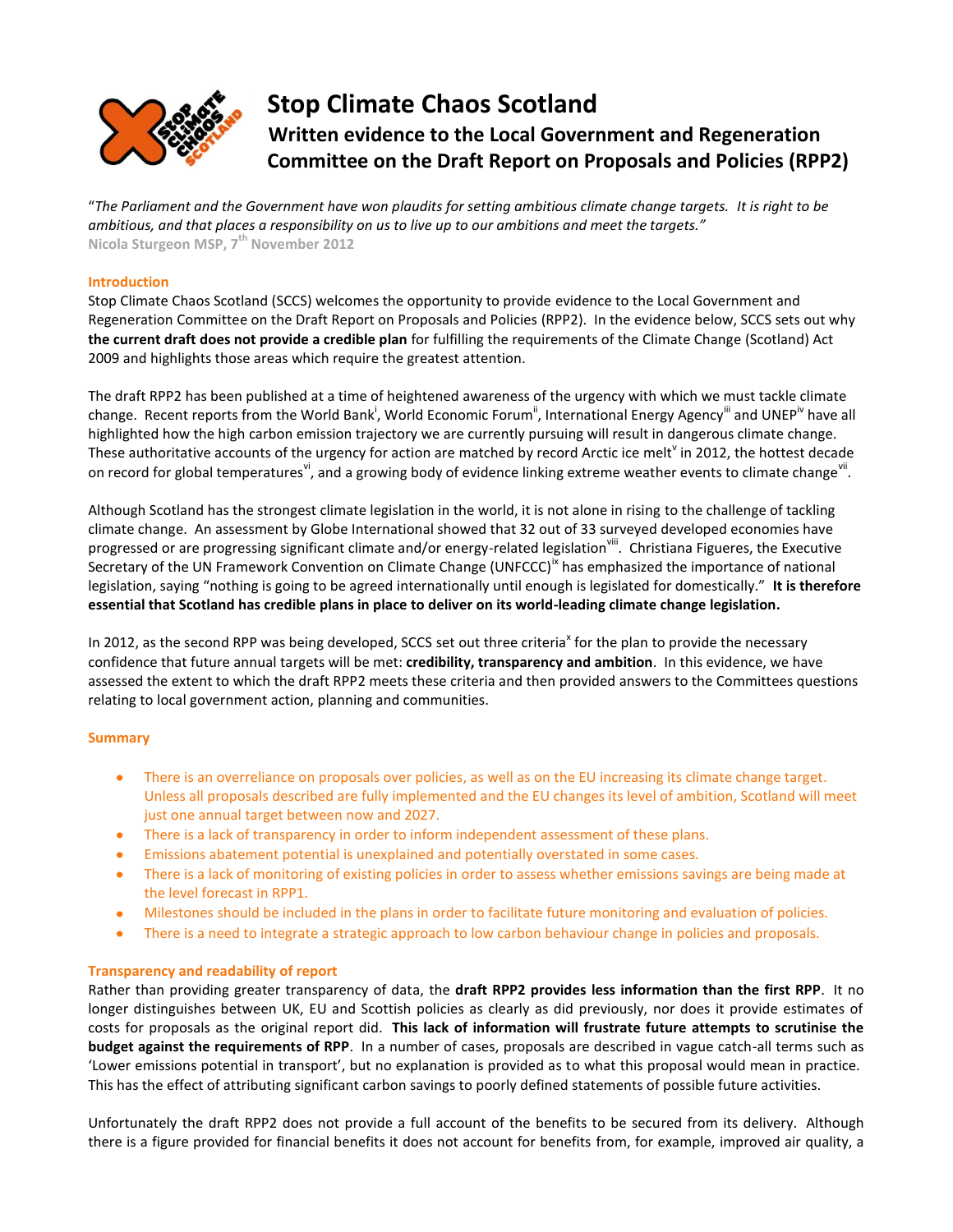healthier population or reduced congestion. As a result, it provides only a partial account of the balance of costs and benefits, an area highlighted as important by Audit Scotland in their report from December 2011<sup>xi</sup>.

In addition, unlike the first RPP, RPP2 also does not contain percentage reductions per sector compared to the 1990 baseline which makes it difficult to analyse the level of savings being attributed to meetings targets.

## **Credibility of plans**

SCCS is concerned that **RPP2 does not present a credible package of measures** to enable emissions targets to be met. As with RPP1, there remains a significant overreliance on both the EU raising its ambition and the full implementation of a large number of proposals. For instance, in 2020, 41% of savings from the homes and communities sector is to come from proposals, for transport the figure is just over 30%. This balance of effort between committed polices and 'propositions' (para 2.11.2 of RPP2) does not provide a blueprint to a low carbon economy.

The table below is based on data from RPP2 and show how **only one target will be achieved if the Scottish Government implements only policies**. Even if the EU raises its ambition, all proposals would have to be implemented to the levels described if all of the legally-binding emissions targets are to be achieved.

| EU shifts to 30%   | Yes        | Yes                      | No                   | No                  |
|--------------------|------------|--------------------------|----------------------|---------------------|
| All proposals      | Yes        | No                       | Yes                  | No.                 |
| implemented        |            |                          |                      |                     |
| All policies       | Yes        | Yes                      | Yes                  | Yes                 |
| implemented        |            |                          |                      |                     |
| Outcome for annual | Hit all 15 | Hit seven targets (2013- | Hit eight targets    | Hit only one target |
| targets 2013-2027  | targets    | 19) and miss             | (2013, 2021-27) and  | (2013)              |
|                    |            | eight (2020-27)          | miss seven (2014-20) |                     |

Credibility is further undermined by a lack of detail regarding certain proposals that are expected to generate considerable savings beyond 2020. For instance, one transport 'proposal', Lower Emission Potential in Transport, does not start to contribute savings until 2025 and by 2027 is saving almost the same as the entire decarbonising vehicles agenda. The risk associated with reliance on possible future activity is compounded by the vague description of future action. The proposal simply refers to 'a range of models used to predict transport emissions suggest that it may be possible to reduced predicted emissions, perhaps by as much as 0.75 Mt by 2027.' There is no information to allow an informed interpretation of how likely this is or what steps need to be taken now to ensure it is realised.

RPP2 provides little evidence of the effectiveness of existing policies and as a result the Committee does not have the information needed to judge the credibility of emissions reductions attributed to different policies.

## **Ambition**

It is hard to identify an increase in policy effort in RPP2. Certainly the 'step change' in effort advised by the UK CCC<sup>xii</sup> is not apparent. For instance, the transport sector plans to achieve only 65% of the savings RPP1 set out to make; an actual reduction in policy effort rather than an increase. This is reinforced by the absence of *any* Scottish Government transport policies. By its own definition any current Scottish Government transport effort with a focus on emissions reduction is not currently happening at a 'the intensity required for the abatement figures in this document' (P124 of draft RPP2). The low level of ambition is compounded by the reliance on action after 2020. Again, the transport sector provides a clear example with three times the emissions reductions expected between 2021 and 2027 as between 2013 and 2020.

## **Local Government action to reduce emissions**

Councils in Scotland contribute to climate change mitigation and adaptation work in a range of ways, some of which are being covered by the other committees considering RPP2, such as energy efficiency, housing and transport. In this evidence, SCCS is concentrating on the overall contribution and role of local authorities, all of whom are subject to the public bodies duties in Part 4 of the Climate Change (Scotland) Act 2009.

## Progress on RPP1

Local authorities are key players in a number of ongoing and new policies at Scottish, UK and EU level, and many are doing excellent work in specific areas. However, it is not easy to make an overall assessment of progress across their full remit and their duties under the Scottish Climate Change Act due to lack of consistent data on activities and emissions savings. All 32 local authorities voluntarily report on their climate change work as part of their commitment to Scotland's Climate Change Declaration (SCCD) and an analysis of the 2010-11 reports was published in March 2012<sup>xiii</sup>. The analysis noted 'a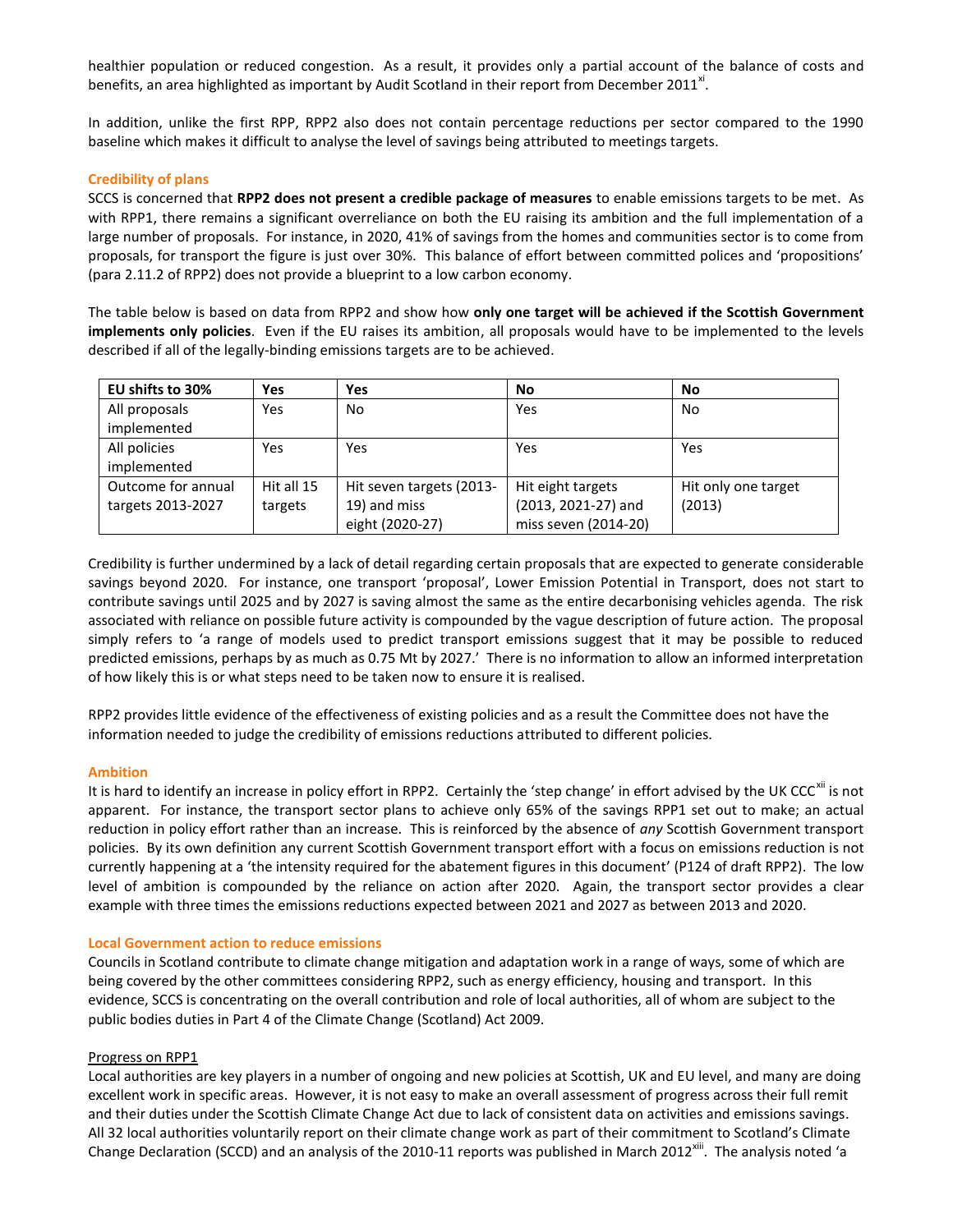high degree of variation in the way baseline data and progress against targets are currently presented and reported.' This makes monitoring of progress in the sector difficult. SCCS calls on the Committee to **recommend that the Scottish Government uses its powers under part 4 of the Climate Change (Scotland) Act 2009 to bring in mandatory annual reporting for public bodies** and to introduce proper scrutiny of those reports.

Overall, it is clear that there has not been sufficient progress to date, reflected in comments in RPP2 such as the need for an 'accelerated programme of implementation', to 'ramp up emissions reductions' and a 'significant uplift of activity' across the public sector. However, SCCS is concerned that plans set out in RPP2 do not reflect this ambition to rapidly and significantly increase emissions reductions from the public sector. We discuss this in more detail in the section below.

## RPP2

RPP2 recognises the importance of reducing emissions from public sector buildings through a range of proposals and policies targeting energy and energy efficiency. However, SCCS is concerned that considerable emissions abatement is attributed to a policy named 'Public Sector' with an ambition to achieve, by 2027, 'a complete transformation in the way Scottish public bodies work' (para 6.2). It states that this will be achieved through implementing and going beyond existing management plans; sustainable procurement processes; and supporting governance arrangements. Below we consider these in turn in relation to the measures set out in RPP2:

i) implementing and going beyond existing management plans

In order to go beyond activity which is already happening or planned, **RPP2 needs to identify and deliver new policies to reduce emissions from this sector**. Considerable abatement is attributed to 'Public Sector', described as 'accelerating implementation of action identified in existing Carbon Management Plans, and later move to more ambitious activity' (para 6.5.6). Measures already identified account for just 30% of the feasible additional abatement in the public sector between now and 2027-30 (para 6.5.7), meaning more effort is needed. RPP2 should set out specific new policies which will enable this significant additional abatement to be achieved. **SCCS recommends the Committee seek more information on this proposal.** 

There is a considerable importance placed on behavioural change to reduce public sector emissions<sup>xiv</sup>. Therefore the Public Sector proposal, as with many policies and proposals within RPP2, needs to be more explicitly linked to the section of RPP2 on behaviour change and the forthcoming Behaviours Framework.

## ii) sustainable procurement processes

While **sustainable procurement processes are one of the three areas identified to achieve the 'complete transformation'** referred to above, there are no proposals or policies relating to sustainable public procurement within the RPP2. The Carbon Trust's report<sup>xv</sup> identifies procurement as one of the five key barriers to implementing carbonsavings measures within the public sector.

The focus of what was to be the Sustainable Procurement Bill has shifted towards general Procurement Reform, with very little emphasis on sustainability. **It is difficult to understand how procurement will play such an important role in reducing Scotland's emissions without considerable focus on this within the Procurement Reform Bill**. SCCS has expressed our concern about this in greater detail in our consultation response $^{xvi}$ .

## iii) supporting governance arrangements

The Carbon Trust report<sup>xvii</sup> also noted as a significant barrier to implementation, that: "senior leadership is not sufficiently engaged and incentivised to make carbon reduction an organisational priority in public sector bodies". As highlighted earlier in this evidence, SCCS has repeatedly highlighted concerns on monitoring of existing measures.

The costs and benefits for RPP2 are cited as £1.6 billion (1% of GDP) and £1.2 billion, although it is acknowledged that 'the benefits cited are solely calculated on the basis of potential fuel and energy savings and do not include additional benefits in terms of, for example, improved air quality or biodiversity conservation'. While SCCS welcomes the attempt to quantify the benefits of measures to reduce emissions, without the inclusion of additional benefits like improved health through improved air quality and the subsequent financial savings to health services, it is too crude a measure to be useful and cannot inform decision-makers of the actual value of taking action.

As James Curran, Chief Executive of SEPA, pointed out during the RACCE Committee roundtable on RPP2 on 6<sup>th</sup> February: "The whole programme of RPP2 is costed at £1.6 billion and the benefits are noted as £1.2 billion, which seems to me to be completely unfair...it is not capturing many, very significant multiple benefits, which society in Scotland would want to pursue anyway." **SCCS calls on the Committee to recommend a new policy be included in RPP2 which trains senior**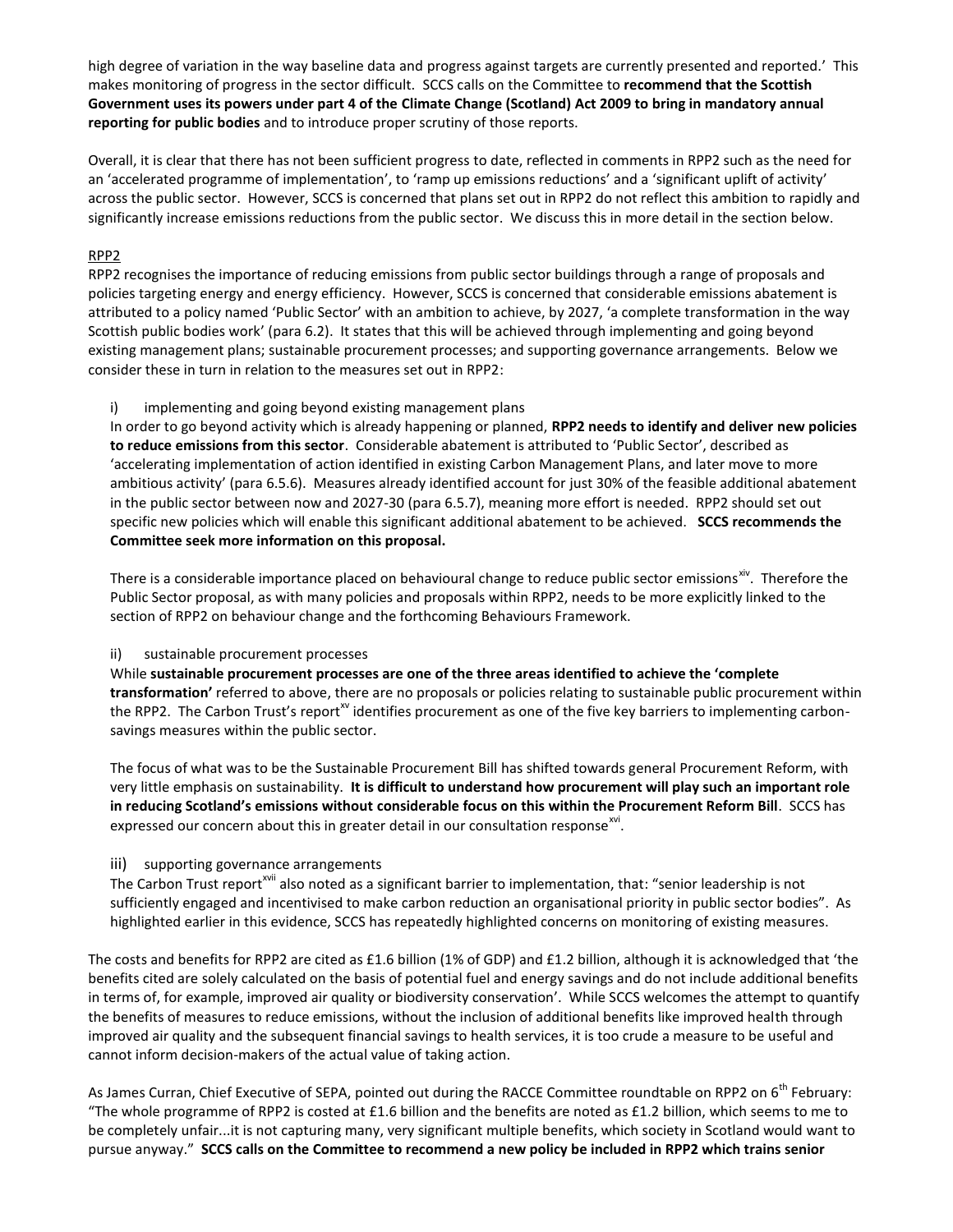## **managers, local councillors and other relevant public sector staff to understand the business case for action** to reduce emissions.

SCCS welcomes the promise within RPP2 of a clear plan of action by October 2013 for the public sector, including looking at mandatory reporting on emissions reductions and what more might be done through procurement activities.

## **The role of planning to reduce emissions**

The level of cultural change required if Scotland is to meet our challenging targets to reduce emissions by 42% by 2020 and 80% by 2050, will need all parts of Scottish society – from Government down to individuals – to play their part. Planning policy has long-term implications for lifestyles in Scotland. Most planning decisions that are taken now are likely remain for decades to come, certainly within the timeframe of RPP2 and have significant impacts on the sort of country we will be living in by 2027. Building more roads, potential airport expansion and building out of town shopping centres are likely to increase emissions by encouraging high carbon behaviours, whereas low carbon homes sited near workplace hubs with good public transport facilities can promote low carbon behaviours. The success of measures set out in RPP2 are highly dependent upon behavioural change in this respect and planning has a key role to play in securing the material context for this behavioural change to take place (see para 3.5.6).

Planning features in RPP2 as one of the five cross-cutting themes of transformation (chapter 3). The RPP2 recognises that 'Planning will support emissions reduction in sectors such as energy, transport, heat and waste and is often a critical enabling measure' (para 3.6.2), and Scottish Planning Policy is identified as a supportive and enabling measure within the transport chapter of the report (para 7.5.1). Government is currently reviewing Scottish Planning Policy and the National Planning Framework and these documents will set out how policies can 'further assist in delivering emissions reduction in support of our annual targets' (para 3.6.2 of RPP2), and influence 'location, density and form of development to make access by public transport and active travel easier and reduce travel demand'(para 7.5.1).

The existing SPP and NPF include positive policies on how planning should help deliver climate change goals. However, it is essential that planning authorities are able to demonstrate what action they are taking to help reduce emissions. **Planning authorities should be required to produce a statement setting out how the implementation of development plans and planning consent for major planning applications would result in a net reduction in emissions in the development plan area and contribute to the reduction of emissions across Scotland**. In some instances, an increase in emissions may be inevitable. However, in these circumstances the decision must demonstrate how overall national emissions reductions would be delivered through alternative means. We look forward to seeing how these documents read across to the plans set out in RPP2, particularly with reference to reducing travel emissions.

An excellent example of good planning helping to reduce emissions can be found in Freiburg, Germany, where a brownfield site was transformed to a low carbon district, with 2,000 low-energy homes in parking-free residential streets where car ownership and use are half that seen in a comparable reference district<sup>xviii</sup>. Scottish Planning Policy should be developed to prioritise these sorts of development.

## **Communities**

'The Homes and Communities chapter of RPP2 is focused on delivering home energy efficiency which is a critical focus for reducing Scotland's emissions. However, there is a lack of strategic focus within the RPP2 on the important role which communities across Scotland play in reducing emissions, including those funded through the Climate Challenge Fund. The RPP2 needs to deliver a wider spectrum of changes across homes and communities. See, for instance, the 'ten key household behaviours' (table 3.1). While welcome guidance on 'themes of transformation' and 'understanding and influencing behaviour' is included in RPP2, this needs to inform proposals and policies across the document, including the chapter on Homes and Communities.

## **About Stop Climate Chaos Scotland**

Stop Climate Chaos Scotland (SCCS) is a diverse coalition of over 60 organisations campaigning together on climate change, including environment, faith and development organisations, trade and student unions and community groups. For more information visit [www.stopclimatechaos.org/scotland.](http://www.stopclimatechaos.org/scotland)